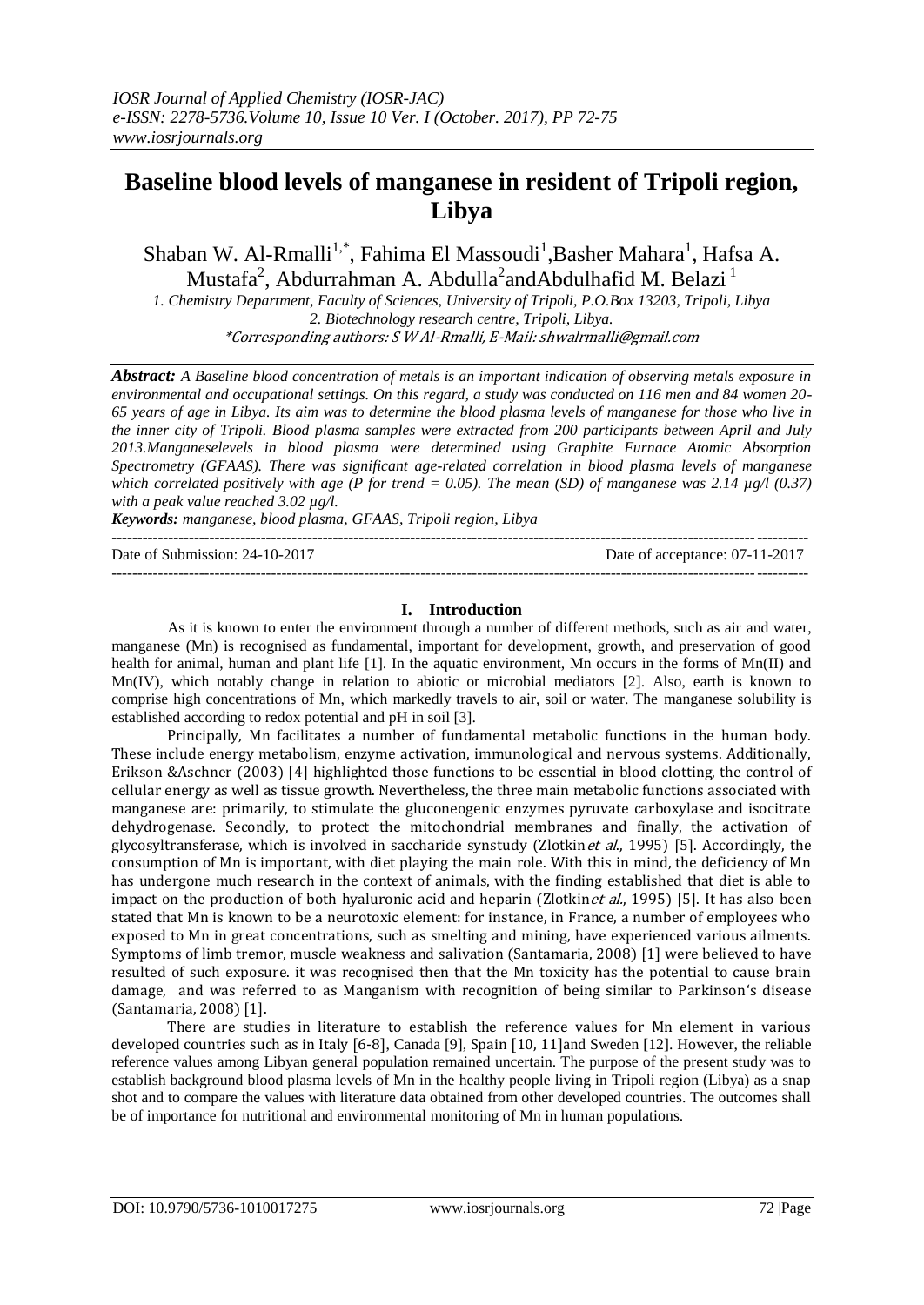# **II. Materials and methods**

## *2.1. Blood sample collection and study population*

An Ethical approval from the biotechnology research centre (Tripoli, Libya) was obtained for a study to investigate the dietary and lifestyle habits of Tripoli residents. The Ethical approval was obtained for a questionnaire regarding diet as well as exercises and the volunteers were also asked to provide blood samples. The collected blood samples and serum was separated using centrifuge to be kept at - 20°C until further analysis. Prior to sample collection and questionnaire completion,consents were obtained from 200 volunteers  $20 - 65$  years of age. 104 volunteers are reported to be non-smokers (n=104) whereas the rest were smokers (n=96). The male percentage was 58% for all samples (see Fig. 1). These samples were divided into three groups as an age factor for male and female (see Fig. 1).

## *2.2. Reagents*

Deionized water was used for the preparation of reagents and standards. Analytical grade  $HNO<sub>3</sub>Nitric$ acid 63% v/v (BDH, UK).A commercial (Fisher) standard solution of manganese (1000 mg/L) was used to prepare the standards. Hydrogen peroxide (W-WLAB, UK), ammonium dihydrogen phosphate (Merck, Germany) and Triton X -100 were used in the current study.

## *2.3. Sample preparation*

A Selected volume (about 5 ml) of blood was taken from each person andtipped in an unclothing tube (lithium heparin tube). All tubes were kept in refrigerator at  $4C^{\circ}$  for analysis. 2 ml from the blood sample and 2 ml of diluted (1%) triton X-100 solution were mixed in a centrifuge tube (Eppindorf tube) and the mixture was homogenised using a shaker for several seconds. the homogenised solutions was then transferred to a 10000 R / min centrifuge for four minutes with. The upper layer (plasma) was transferred to a small cup using Pasteur pipettes. Mn concentrations in the blood plasma samples were analysed using graphite furnace atomic absorption spectrometry.

## *2.4. Digestion procedure*

Blood plasma samples were digested as a follow: 8 ml of concentrated nitric acid (63%) and 2 ml of hydrogen peroxide (30%) were mixed and then added to 1.5 ml of blood sample (plasma) in a Teflon container. The mixture was digested in a 1000 Watts microwave digester for complete digestion. The used microwave digester is capable to achieve a maximum temperature of 230**◦**C (Ethas plus, pty, Italy). Mn concentrations in the digested samples were measured using graphite furnace atomic absorption spectrometry (GFAAS) model AA-8600FS Shimadzu Corporation with GTA-110 Graphite furnace.

## *2.5. Quality control and standard reference material*

Standard solutions were prepared in a 10 ml measuring flask, by adding a volume of stock solution that is less than or equal to 50 µl to a 1% diluted triton X-100 solution. These standard solutions of Mn were prepared in the range of  $3 - 50 \mu g/l$ . Manganese concentrations obtained by GFAAS technique were evaluated by the use of certified reference materials (QMEQAS 07B-06 and QMEQAS 07B-07, NIST, Canada) and it was found to be in good agreement with the certified values of the reference materials.

## *2.5. Statistical analysis*

Means and standard deviations (SDs) of blood plasma Mn concentrations were calculated. All statistical analyses were conducted using SPSS software (version 17).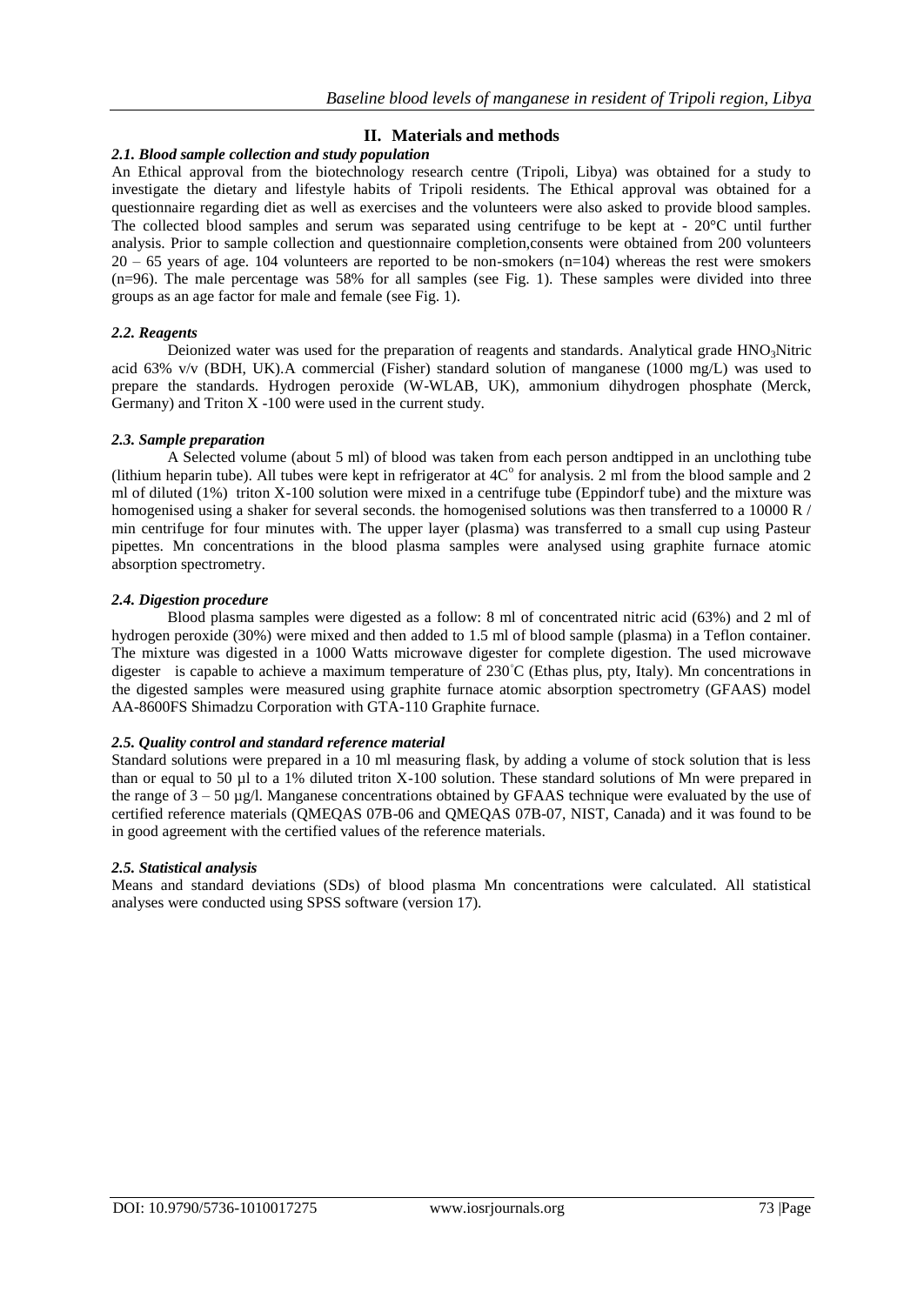

**Figure1: Demographic characteristics of participants in the Libyan population aged 20 years orolder.**

# **III. Results and discussion**

The study involved 200 adults 20-65 years of age from Tripoli (Libya); their demographic characteristics are presented in Figure 1. The mean age and BMI of the study were 44.5 years and 21.4,respectively. The Descriptive statistics and outcomes of the study participants of blood plasma manganese concentration are presented in Table 2. The Mean (SD) and median for blood plasma manganese concentrations were 2.14  $\mu$ g/l (0.37) and 2.11  $\mu$ g/l respectively (see Table 1). However, minimum and maximum were 1.40 and 3.02 µg/l, respectively.

**Table 1: Descriptive statistics of blood plasma Mn levels (µg/l) for Libyan aged 20 years orolder.**

|                | .                |
|----------------|------------------|
| Descriptive    | <b>Statistic</b> |
| Mean           | 2.143            |
| Median         | 2.111            |
| Variance       | 0.138            |
| Std. Deviation | 0.371            |
| Minimum        | 1.40             |
| Maximum        | 3.02             |
| Range          | 1.62             |
|                |                  |

Manganese is very important element for humans; it has some biological functions in human body. However, at high concentration of Mn can cause risk for mankind. From the current study, Mn concentration in blood plasma of Libyan population was at the upper levels of normal level of Mn in blood plasma (mean: 2.14 µg/L; median: 2.11 µg/L). Compared with other countries, some studies of Mn levels in blood have been reported such as Italy [8], Spain [11] and Canada [9]. Clark et al., (2013) [11] has determined Mn concentrations for Canada population, the mean and median of Canadian study were 0.81 and 0.67 μg/L, respectively (see Table 2) [9]. However, in Italian study, the mean (SD) were 0.63μg/L (0.16) (Table 2) [8] and in Canarian (Spain) study, the mean (SD) were  $1.06\mu g/L$  (0.62) (Table 2). Interestingly, Mn level in blood plasma of Libyan population was 2 to 3 fold ofall studies.

| Table 2: Mn levels for some countries |                 |        |                   |
|---------------------------------------|-----------------|--------|-------------------|
| Country                               | Mean            | Median | Reference         |
| Canada                                | 0.81            | 0.67   | [9]               |
| Canarian                              | $1.06 + 0.62$   |        | [11]              |
| Libya                                 | $2.14 \pm 0.37$ | 2.11   | The current study |
| Italy                                 | $0.63 + 0.16$   |        | [8]               |

In our previous study (Al-Rmalli and Aboubaker, 2017) [13], the total daily intake of Mn from cereals consumption among Libyan population (Tripoli region) was determined to be 15.8 mg/day [13]. This daily intake is very high compared to that for both TDIs of Italian and Spain studies which were 2.23 and 1.38 mg/day of Mn, respectively [14, 15]. Good correlation was found between TDIs of Mn and Mn level in blood plasma for these study and the present study. It is very clear that Libyan population intake high amount of Mn from there food and this reflected on the Mn level in Libyan blood plasma in the present study. We recommended that bioaccessibility and bioavailability of Mn from Libyan food should